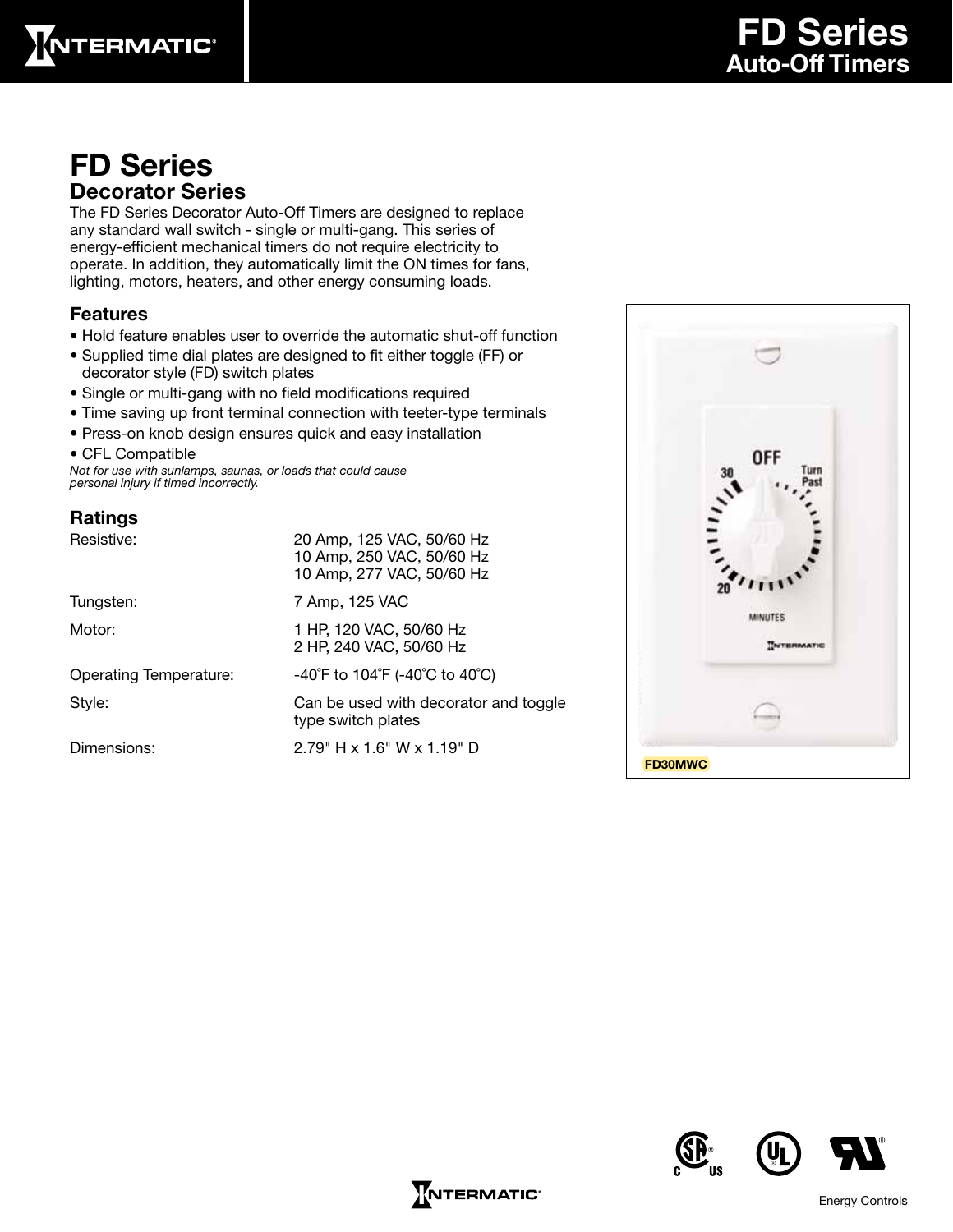# **FD Series**



| <b>White Models</b> | <b>Ivory Models</b> | <b>Almond Models</b>     | <b>Time Cycle</b> | Switch      | <b>Hold</b>    |
|---------------------|---------------------|--------------------------|-------------------|-------------|----------------|
| <b>FD5MW</b>        | FD5M                | $\overline{\phantom{0}}$ | 5 Minutes         | <b>SPST</b> | No             |
| FD15MWC             | FD15MC              | FD15MAC                  | 15 Minutes        | <b>SPST</b> | <b>No</b>      |
| FD15MHW             | FD15MH              | $\overline{\phantom{0}}$ | 15 Minutes        | <b>SPST</b> | Yes            |
| <b>FD30MWC</b>      | <b>FD30MC</b>       | <b>FD30MAC</b>           | 30 Minutes        | <b>SPST</b> | N <sub>o</sub> |
| FD30MHW             | FD30MH              | -                        | 30 Minutes        | <b>SPST</b> | Yes            |
| FD60MWC             | FD60MC              | FD60MAC                  | 60 Minutes        | <b>SPST</b> | No             |
| FD60MHW             | FD60MH              | -                        | 60 Minutes        | <b>SPST</b> | Yes            |
| FD2HW               | FD <sub>2</sub> H   |                          | 2 Hours           | <b>SPST</b> | <b>No</b>      |
| FD4HW               | FD4H                |                          | 4 Hours           | <b>SPST</b> | No             |
| FD6HW               | FD6H                | -                        | 6 Hours           | <b>SPST</b> | No             |
| <b>FD6HHW</b>       | <b>FD6HH</b>        |                          | 6 Hours           | <b>SPST</b> | Yes            |
| FD12HWC             | FD12HC              |                          | 12 Hours          | <b>SPST</b> | No             |
| FD12HHW             | FD12HH              |                          | 12 Hours          | <b>SPST</b> | Yes            |
| FD32HW              | <b>FD32H</b>        | $\blacksquare$           | 2 Hours           | <b>SPDT</b> | No             |
| FD34HW              | FD34H               |                          | 4 Hours           | <b>SPDT</b> | No             |
|                     | FD36H               | -                        | 6 Hours           | <b>SPDT</b> | <b>No</b>      |
|                     | <b>FD415M</b>       |                          | 15 Minutes        | <b>DPST</b> | No             |
| <b>FD430MW</b>      | <b>FD430M</b>       | $\blacksquare$           | 30 Minutes        | <b>DPST</b> | <b>No</b>      |
| FD460MW             | <b>FD460M</b>       | -                        | 60 Minutes        | <b>DPST</b> | No             |
| FD46HW              | <b>FD46H</b>        | -                        | 6 Hours           | <b>DPST</b> | <b>No</b>      |

#### **Specification**

The time switch shall be of the appropriate dimensions and design to provide direct replacement of a standard wall switch in single or multi-gang 2 ½" deep junction boxes. The timer shall include a molded \_\_\_\_\_\_\_\_\_ (Almond)(Ivory) (White) knob and plate with a spiral time scale to provide easy selection of the time setting. The molded plate (time dial) and knob shall be the standard industry accepted\_\_\_\_\_\_\_\_\_\_\_\_\_\_ (Almond)(Ivory)(White) and shall provide for installation using a standard toggle or standard decorator wall switch plate without modifications. The knob shall be a press on type requiring no screws or other hardware to secure. The threaded hole for plate mounting shall be extruded to provide a minimum of .085" thread engagement. Switch Rating (Each Pole for DPST Models).

The timer shall have a UL listed rating of:

- 1 HP at 125 VAC, 50/60 Hz
- 2 HP at 250 VAC, 50/60 Hz
- 20 Amp, 120 VAC, 50/60 Hz
- 10 Amp, 250 VAC, 50/60 Hz
- 10 Amp, 277 VAC, 50/60 Hz
- 7 Amp, 125 VAC

| The timer field wiring connections shall be secured by means of a teeter-type terminal screw to provide secure |                                     |
|----------------------------------------------------------------------------------------------------------------|-------------------------------------|
| connections for appropriate wire sizes. The timer shall be                                                     | (SPST)(DPST)(SPDT). The timer       |
| (Shall)(Shall Not) have a Hold feature and shall have a time cycle of                                          | (See Time Cycles Listed). The timer |
| (See Model Numbers Listed).<br>shall be Intermatic model                                                       |                                     |